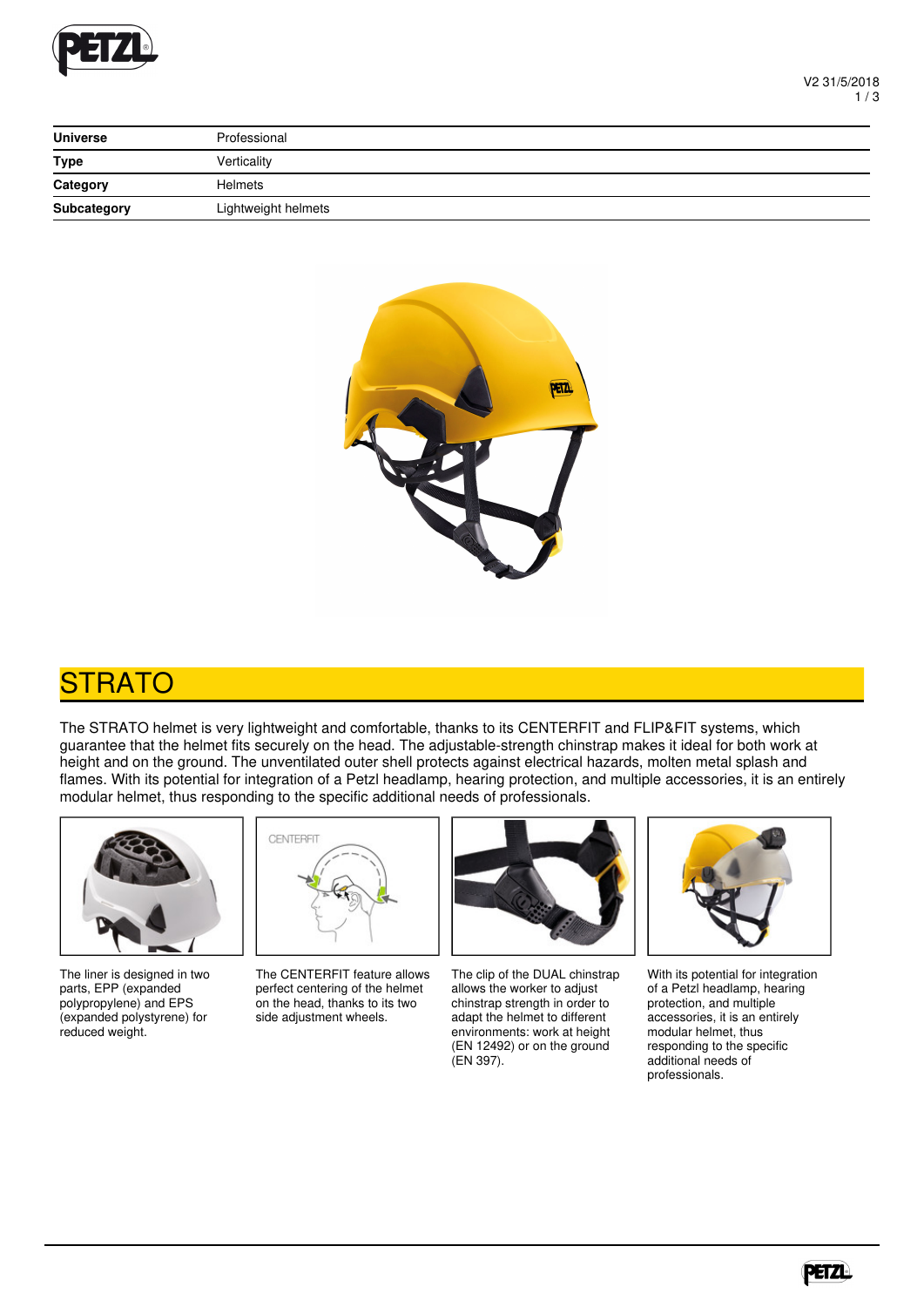|                       | Short Description Lightweight helmet                                                                                                                                                                                                                                                                                                                                                                                                                                                                                                                                                                                                                                                                                                                                                                                                                                                                                                                                                                                                                                                                                                                                                                                                                                                                                                                                                                                                                                                                                                                                                                                                                                                                                                                                                      |  |  |  |  |
|-----------------------|-------------------------------------------------------------------------------------------------------------------------------------------------------------------------------------------------------------------------------------------------------------------------------------------------------------------------------------------------------------------------------------------------------------------------------------------------------------------------------------------------------------------------------------------------------------------------------------------------------------------------------------------------------------------------------------------------------------------------------------------------------------------------------------------------------------------------------------------------------------------------------------------------------------------------------------------------------------------------------------------------------------------------------------------------------------------------------------------------------------------------------------------------------------------------------------------------------------------------------------------------------------------------------------------------------------------------------------------------------------------------------------------------------------------------------------------------------------------------------------------------------------------------------------------------------------------------------------------------------------------------------------------------------------------------------------------------------------------------------------------------------------------------------------------|--|--|--|--|
| <b>Selling Points</b> | • Lightweight and comfortable design:<br>- liner in EPP (expanded polypropylene) and EPS (expanded polystyrene) for reduced weight<br>- CENTERFIT feature allows perfect centering of the helmet on the head, thanks to its two side adjustment wheels<br>- FLIP&FIT system allows the headband to be positioned in a low position, guaranteeing that the helmet fits securely on the<br>head. The system folds into the shell for easy storage and transportation<br>- comes with changeable absorbent comfort foam<br>• Protection designed for work at height and on the ground:<br>- DUAL chinstrap allows the worker to adjust chinstrap strength in order to adapt the helmet to different environments: work<br>at height (EN 12492) or on the ground (EN 397). The clip has two positions, corresponding to these two uses: high strength,<br>limiting the risk of losing the helmet during a fall, and low strength, limiting the risk of strangulation if the helmet is snagged<br>while the user is on the ground<br>- shock absorption achieved through deformation of the liner<br>- unventilated outer shell protects against electrical hazards, molten metal splash and flames<br>• Modular accessories:<br>- eye shield with EASYCLIP side attachment system for easy installation<br>- Petzl headlamp with mounts, or headlamp with elastic headband<br>- helmet protector keeps the shell free from soiling and paint splash<br>- nape protector provides effective sun and rain protection for the nape of the neck<br>- nametag holder allows user to be easily identified<br>- changeable chinstrap and foam<br>- hearing protection<br>- available in four colors: white, yellow, red and black<br>- also comes in two high-visibility versions: yellow and orange |  |  |  |  |
| Specification         | • Head circumference: 53-63cm<br>$\cdot$ Weight: 435g<br>• Material(s): ABS (acrylonitrile butadiene styrene), EPP (expanded polypropylene), EPS (expanded polystyrene),<br>nylon, polycarbonate, high-strength polyester, polyethylene<br>• Certification(s): CE, ANSI Z89.1 Type I Class E, EAC                                                                                                                                                                                                                                                                                                                                                                                                                                                                                                                                                                                                                                                                                                                                                                                                                                                                                                                                                                                                                                                                                                                                                                                                                                                                                                                                                                                                                                                                                         |  |  |  |  |

• (1) meets all requirements of the EN 397 standard, except the requirement for internal vertical clearance.